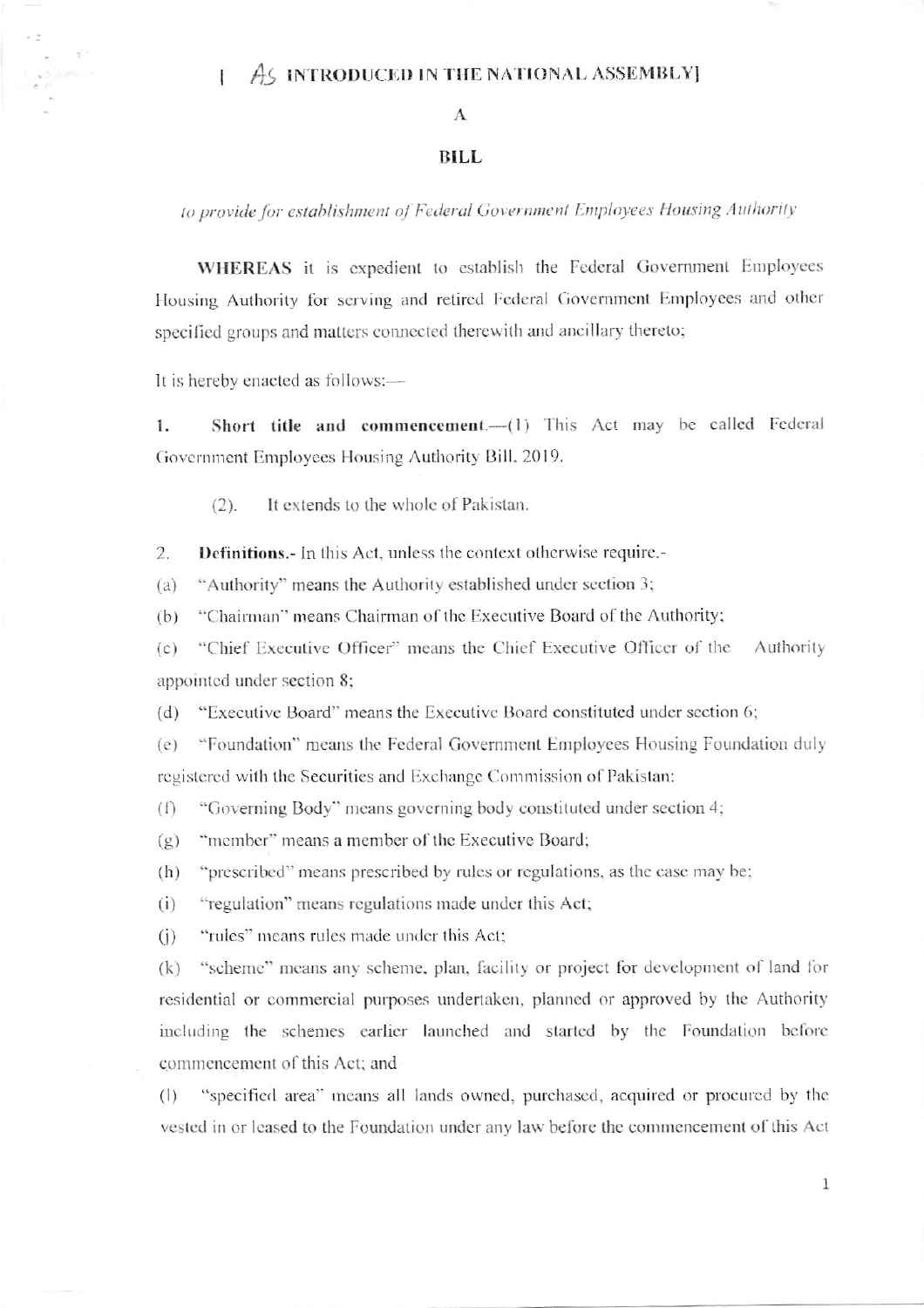and such other land as may be purchased or procured or acquired or vested in or leased to the Authority in Islamabad Capital Territory or other parts or Pakistan.

Authority.- (1) The Government may, by establish the Federal Government  $3.$ Employees Housing Authority.

The Government Employees Housing Authority Authority shall be a body  $(2)$ corporate having perpetual succession and common seal with power to purchase, procure through acquisition or otherwise, land as well moveable and immovable properties and assets with the object to hold, possess, sell, lease, transfer, exchange any property including landed property and to regulate the schemes undertaken by it in the specified area.

 $(3)$ The head office of the Authority shall be at Islamabad, the Authority may establish regional offices in other parts of Pakistan with the approval of Executive Board.

 $(4)$ The Authority shall also be the local authority in the specified areas and shall be responsible for all public services and facilities.

 $(5)$ While making or arranging, planning, designing and executing a scheme in specified area, adherence to local municipal regulations and master plan of the concerned district shall be ensured.

4. Governing Body.- (1) There shall be a Governing Body consisting of the following:-

| (a) | Secretary of the Division concerned with the | President      |
|-----|----------------------------------------------|----------------|
|     | affairs of the Authority                     |                |
| (b) | Secretary, Cabinet Division                  | Vice President |
| (c) | Secretary, Establishment Division            | Member         |
| (d) | Secretary, Law & Justice Division            | Member         |
| (e) | Chief Executive Officer                      | Member         |

The Chief Executive Officer shall also act as the Secretary of the  $(2)$ Governing Body.

5. Powers, Functions and meetings of the Governing Body.- (1) subject to the provisions of this Act, the Governing Body may take such decisions and exercises such powers, as may be necessary for carrying out the purposes of this Act.

Without prejudice to the generality of forgoing powers but subject to the  $(2)$ provisions of this Act, the Governing Body may-

 $\overline{2}$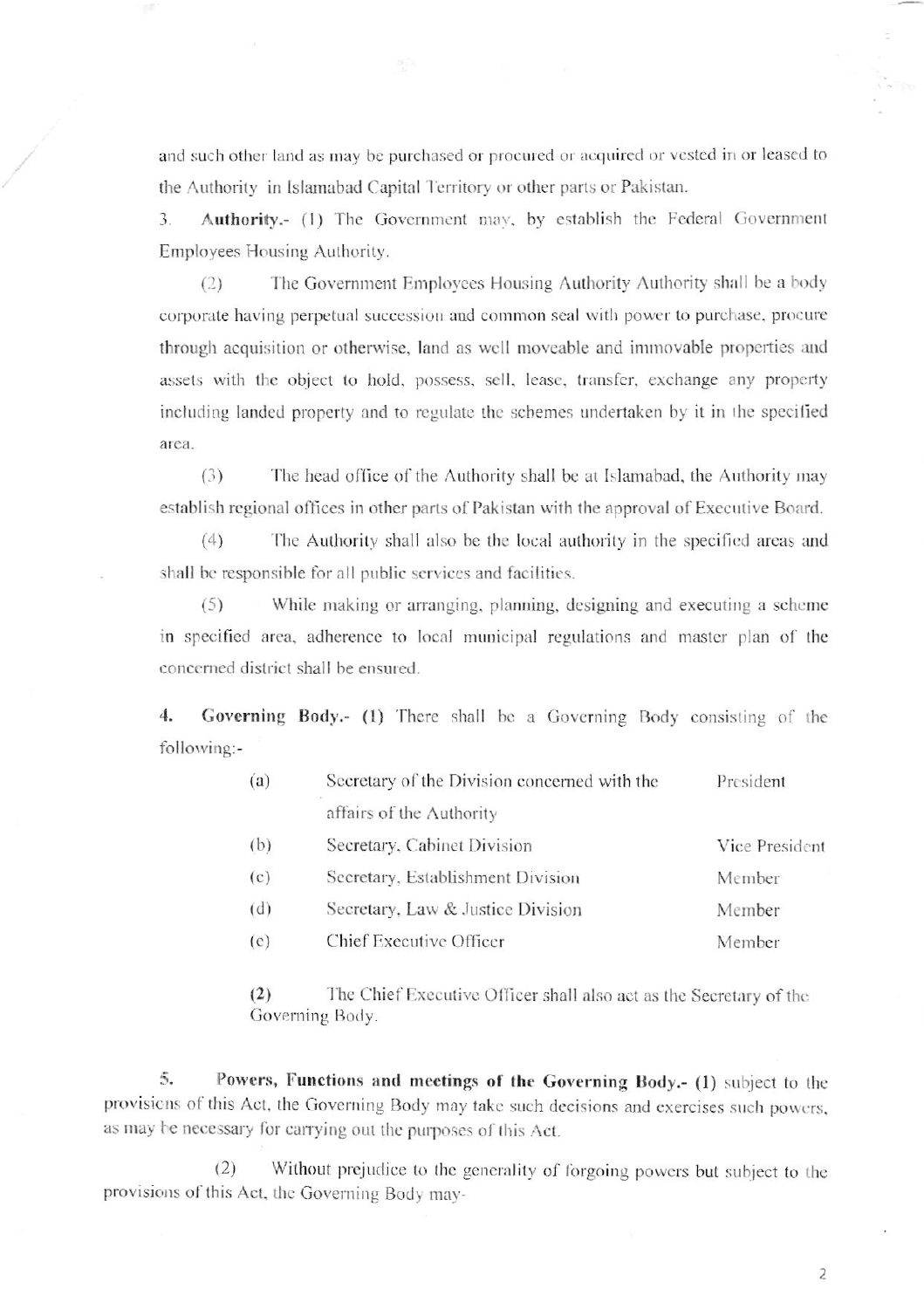- review progress and activities of the Authority.  $(a)$
- lay down policy for guidance of the Executive Board.  $(b)$
- consider and approve budget and audit report of the Authority.  $(c)$
- transact such other business of the Authority and as the Executive Board  $(d)$ may place before it.

The decision of the Governing Body shall be through majority of its  $(3)$ members. The President shall have casting vote.

The President or Vice President shall preside over meetings;  $(4)$ 

Provided that if the President and the Vice President are unable to preside over the meeting of the Governing Body then any senior member chosen by the members present, shall preside the meeting.

The Governing Body shall meet twice a year or as and when required or  $(5)$ considered necessary by the President or on the request of Chief Executive Officer.

Executive Board.- (1) The general administration, supervision and control of the 6. affairs of the Authority shall vest in the Executive Board which shall consist of-

| (a) | Secretary of the Division concerned with the affairs Chairman |                  |
|-----|---------------------------------------------------------------|------------------|
|     | of the Authority                                              |                  |
| (b) | Additional Secretary, Cabinet Division                        | Member           |
| (c) | Additional Secretary, Ministry of Interior                    | Member           |
| (d) | Additional Secretary, Finance Division                        | Member           |
| (e) | Additional Secretary, Establishment Division                  | Member           |
| (f) | Draftsman Law and Justice Division                            | Member           |
| (g) | Additional Secretary of the Division concerned                | Member           |
|     | with the affairs of the Authority                             |                  |
| (h) | Managing Director, Pakistan Housing Authority Foundation      | Member           |
| (i) | Director General, Pakistan Public Works Department            | Member           |
| (i) | Chief Commissioner, Islamabad Capital Territory               | Member           |
| (k) | Chairman, Capital Development Authority Islamabad             | Member           |
| (1) | Chief Executive Officer                                       | Member/Secretary |

Power, Functions and Meetings of the Executive Board..- (1) Subject to the 7. provisions of this Act, the Executive Board may take such decisions and exercise such powers, as may be necessary for preparation, planning, approval and development of schemes in the specified area for carrying out the purposes of this Act.

Without prejudice to the generally of forgoing powers but subject to local laws,  $(2)$ the Executive Board may-

- Purchase, procure through acquisition under the Land Acquisition Act, 1894 (I of  $(a)$ 1894) or any other prevailing law for the said purpose, as per approved policy form Federal Cabinet for the time being invogue, as applicable at the site of the
	- $\overline{3}$